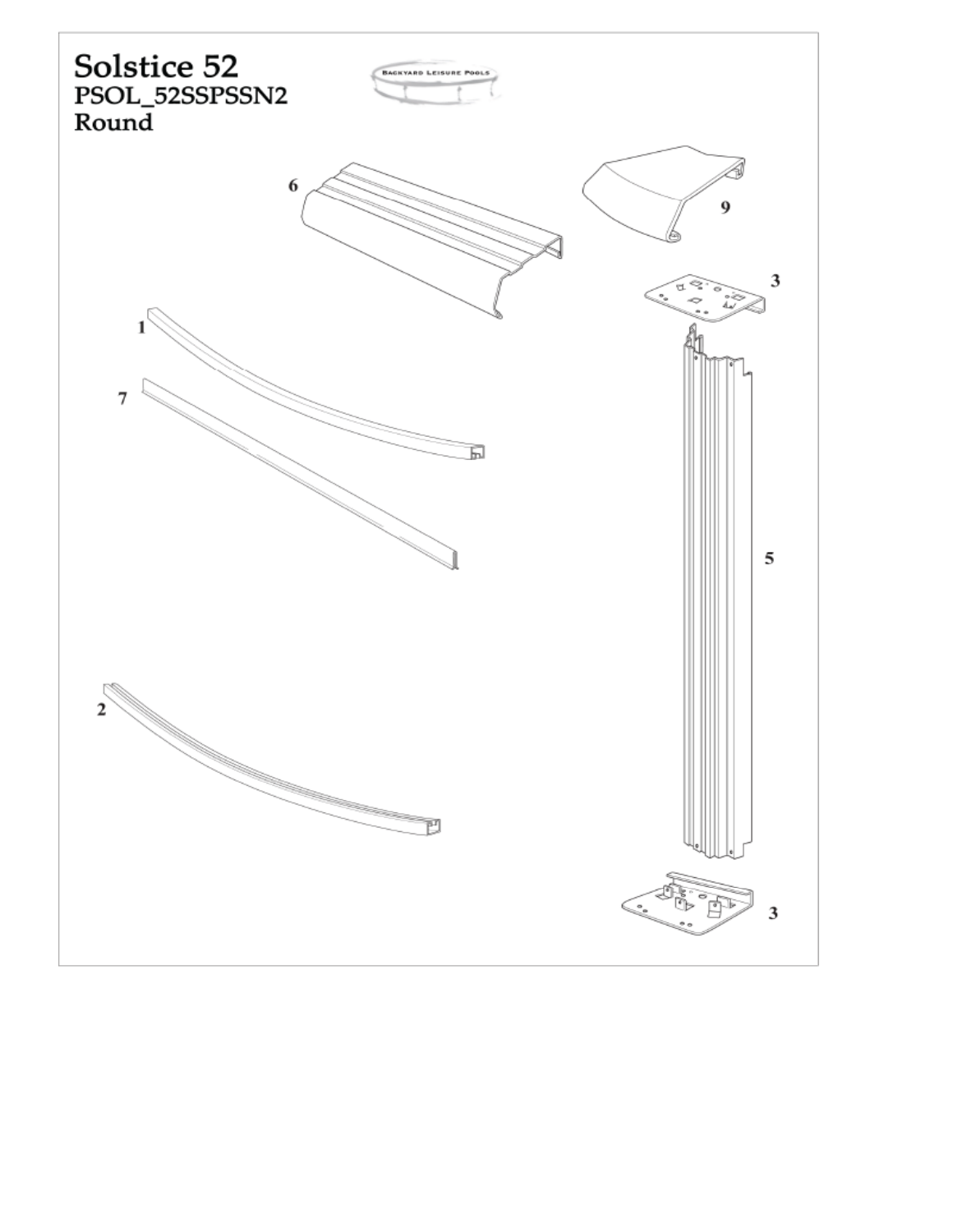| <b>Product Description:</b><br><b>Product Code</b> |                                 | <b>Solstice Round</b><br>10/2/2017<br>PSOL-52SSPSSN2     |              |                |              |              |              |              |              |              |              |              |                     |
|----------------------------------------------------|---------------------------------|----------------------------------------------------------|--------------|----------------|--------------|--------------|--------------|--------------|--------------|--------------|--------------|--------------|---------------------|
|                                                    |                                 | <b>Quantity Required for Installation (by Pool Size)</b> |              |                |              |              |              |              |              |              |              |              |                     |
| Index #                                            | <b>Description</b>              | Part#                                                    | Length       | 8'             | 12'          | 15'          | 18'          | 21'          | 24'          | 27'          | 30'          | 33'          | <b>Retail Price</b> |
| 6                                                  | <b>Top Rail</b>                 | 35038                                                    | $27 - 1/4"$  | 11             |              |              |              |              |              |              |              |              | \$28.94             |
| 6                                                  | <b>Top Rail</b>                 | 35039                                                    | $40 - 1/8"$  |                | 11           |              |              |              |              |              |              |              | \$28.75             |
| 6                                                  | <b>Top Rail</b>                 | 35042                                                    | 55-13/16"    |                |              | 10           | 12           | 14           | 16           | 18           | 20           | 22           | \$51.75             |
| 5                                                  | Upright                         | 35047                                                    | $51 - 13/16$ | 11             | 11           | 10           | 12           | 14           | 16           | 18           | 20           | 22           | \$32.36             |
| 9                                                  | Top Cap                         | 35048                                                    | 6"           | 11             | 11           | 10           | 12           | 14           | 16           | 18           | 20           | 22           | \$10.51             |
| 3                                                  | Top / Bottom Plate              | 11595                                                    | $4 - 1/2"$   | 22             | 22           | 20           | 24           | 28           | 32           | 36           | 40           | 44           | \$2.79              |
| $\overline{7}$                                     | <b>Plastic Coping</b>           | 10296                                                    | 48"          | $\overline{7}$ | 9            | 12           | 14           | 16           | 19           | 21           | 24           | 19           | \$1.64              |
| $\mathbf{1}$                                       | <b>Inner Stabilizer</b>         | 38500                                                    | $29-1/2"$    | 11             |              |              |              |              |              |              |              |              | \$4.27              |
| $\mathbf{1}$                                       | <b>Inner Stabilizer</b>         | 38501                                                    | $42 - 5/8"$  |                | 11           |              |              |              |              |              |              |              | \$6.41              |
| $\mathbf{1}$                                       | Inner Stabilizer                | 38502                                                    | $53-1/4"$    |                |              | 11           |              |              |              |              |              |              | \$7.89              |
| $\mathbf{1}$                                       | <b>Inner Stabilizer</b>         | 38503                                                    | $54 - 1/8"$  |                |              |              | 13           |              |              |              |              |              | \$8.05              |
| $\mathbf{1}$                                       | Inner Stabilizer                | 38505                                                    | $54 - 7/16"$ |                |              |              |              | 15           |              |              |              |              | \$8.05              |
| $\mathbf{1}$                                       | Inner Stabilizer                | 38506                                                    | $52 - 1/4"$  |                |              |              |              |              | 18           |              |              |              | \$7.56              |
| $\mathbf{1}$                                       | <b>Inner Stabilizer</b>         | 38507                                                    | $52 - 7/8"$  |                |              |              |              |              |              | 20           |              |              | \$7.89              |
| $\mathbf{1}$                                       | <b>Inner Stabilizer</b>         | 38509                                                    | $51 - 1/4"$  |                |              |              |              |              |              |              | 23           |              | \$7.56              |
| $\mathbf{1}$                                       | Inner Stabilizer                | 38510                                                    | $53 - 3/8$   |                |              |              |              |              |              |              |              | 23           | \$7.89              |
| $\mathbf{2}$                                       | <b>Bottom Rail</b>              | 18837                                                    | $25 - 1/4"$  | 11             |              |              |              |              |              |              |              |              | \$4.27              |
| $\mathbf{2}$                                       | <b>Bottom Rail</b>              | 38736                                                    | 38"          |                | 11           |              |              |              |              |              |              |              | \$7.06              |
| $\mathbf{2}$                                       | <b>Bottom Rail</b>              | 38737                                                    | $54 - 1/8"$  |                |              | 10           |              |              |              |              |              |              | \$10.51             |
| $\overline{2}$                                     | <b>Bottom Rail</b>              | 38738                                                    | $54 - 7/16"$ |                |              |              | 12           |              |              |              |              |              | \$10.51             |
| $\overline{2}$                                     | <b>Bottom Rail</b>              | 38739                                                    | $54 - 5/16"$ |                |              |              |              | 14           |              |              |              |              | \$10.51             |
| $\overline{2}$                                     | <b>Bottom Rail</b>              | 38740                                                    | $54 - 1/8"$  |                |              |              |              |              | 16           |              |              |              | \$10.51             |
| $\overline{2}$                                     | <b>Bottom Rail</b>              | 38741                                                    | $54 - 1/4"$  |                |              |              |              |              |              | 18           |              |              | \$10.51             |
| $\overline{2}$                                     | <b>Bottom Rail</b>              | 38742                                                    | $54 - 1/4"$  |                |              |              |              |              |              |              | 20           |              | \$10.51             |
| $\overline{\mathbf{2}}$                            | <b>Bottom Rail</b>              | 38743                                                    | $54 - 1/4"$  |                |              |              |              |              |              |              |              | 22           | \$10.51             |
| $\ast$                                             | Hardware                        | 44-10004                                                 |              | $\mathbf{1}$   | $\mathbf{1}$ | $\mathbf{1}$ |              |              |              |              |              |              | \$22.34             |
| $\ast$                                             | Hardware                        | 44-10006                                                 |              |                |              |              | $\mathbf{1}$ |              |              |              |              |              | \$24.64             |
| $\ast$                                             | Hardware                        | 44-10008                                                 |              |                |              |              |              | $\mathbf{1}$ |              |              |              |              | \$28.75             |
| $\ast$                                             | Hardware                        | 44-10010                                                 |              |                |              |              |              |              | $\mathbf{1}$ |              |              |              | \$30.72             |
| $\ast$                                             | Hardware                        | 44-10011                                                 |              |                |              |              |              |              |              | $\mathbf{1}$ |              |              | \$29.41             |
| $\ast$                                             | Hardware                        | 44-10013                                                 |              |                |              |              |              |              |              |              | $\mathbf{1}$ | $\mathbf{1}$ | \$31.38             |
| $\ast$                                             | <b>Envelope Safety Stickers</b> | 95-0007                                                  |              | $\mathbf{1}$   | $\mathbf{1}$ | 1            | 1            | $\mathbf{1}$ | $\mathbf{1}$ | 1            | $\mathbf{1}$ | $\mathbf{1}$ | \$7.34              |
| $\ast$                                             | <b>Instructional DVD</b>        | 36878                                                    |              | $\mathbf{1}$   | $\mathbf{1}$ | $\mathbf{1}$ | $\mathbf{1}$ | $\mathbf{1}$ | $\mathbf{1}$ | $\mathbf{1}$ | $\mathbf{1}$ | $\mathbf{1}$ | $\overline{59.51}$  |

\*May not be pictured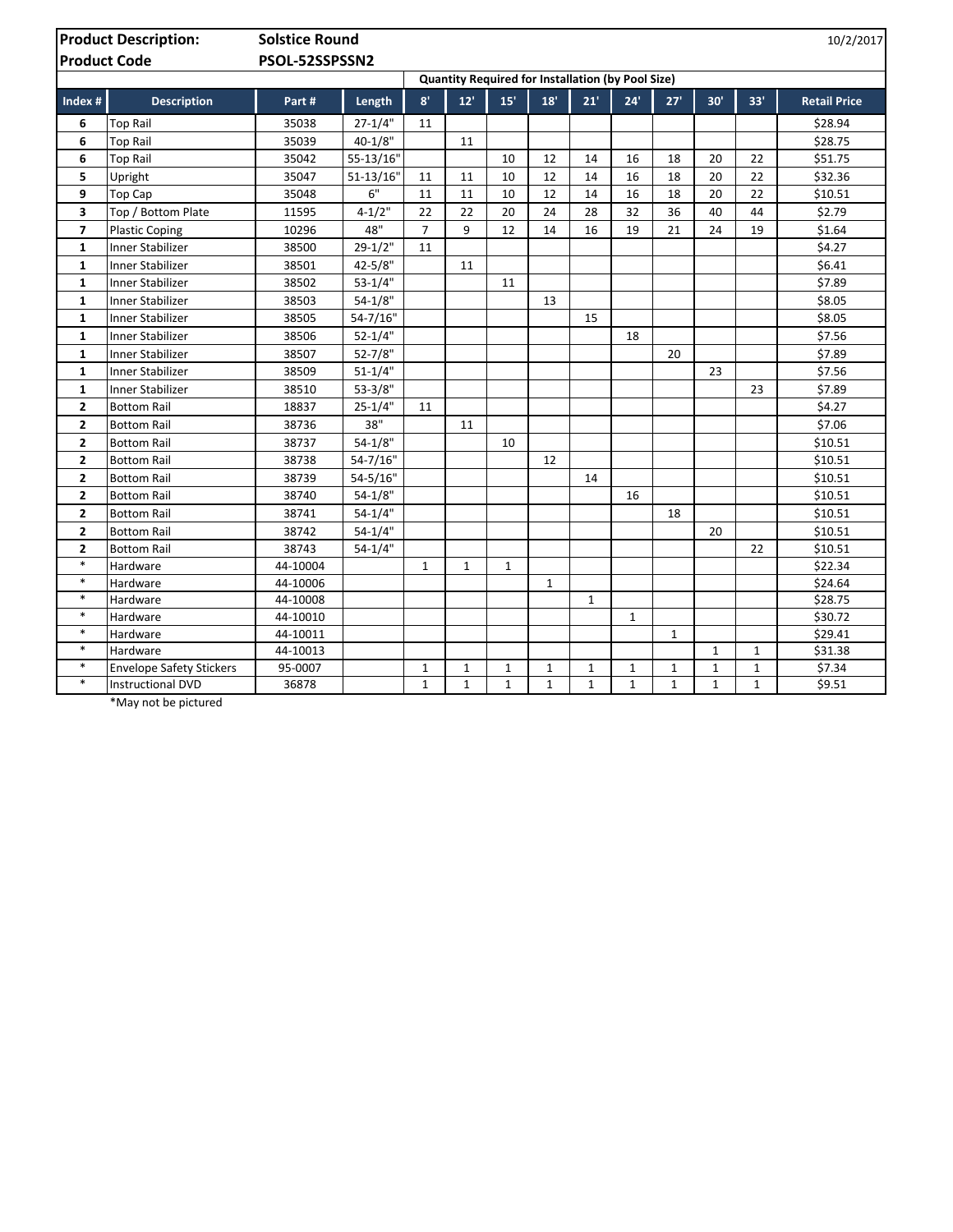